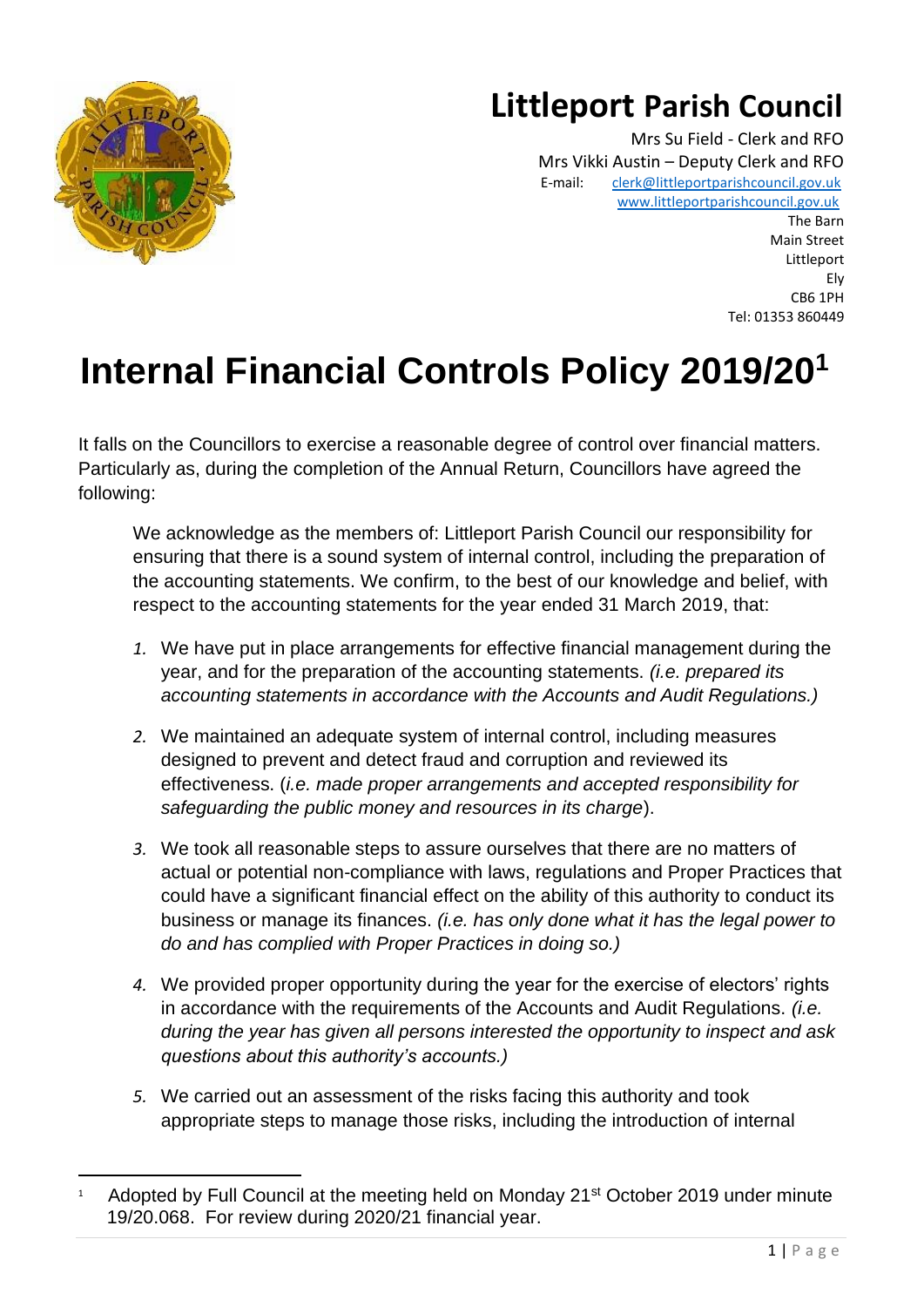controls and/or external insurance cover where required. *(i.e. considered and documented the financial and other risks it faces and has dealt with them properly)*

- *6.* We maintained throughout the year an adequate and effective system of internal audit of the accounting records and control systems. *(i.e. arranged for a competent person, independent of the financial controls and procedures, to give an objective view on whether internal controls meet the needs of this authority.)*
- *7.* We took appropriate action on all matters raised in reports from internal and external audit. *(i.e. responded to matters brought to its attention by internal and external audit.)*
- *8.* We considered whether any litigation, liabilities or commitments, events or transactions, occurring either during or after the year-end, have a financial impact on this authority and, where appropriate have included them in the accounting statements. *(i.e. disclosed everything it should have about its business activity during the year including events taking place after the year end if relevant.)*
- *9.* Trust funds including charitable. In In our capacity as the sole managing trustee we discharged our accountability responsibilities for the fund(s)/assets, including financial reporting and, if required, independent examination or audit. (*i.e. has met all of its responsibilities where as a body corporate it is a sole managing trustee of a local trust or trusts.*)

### **Clerk / RFO's Responsibility**

It is the Clerk / RFO's responsibility to ensure that proper internal controls are set up and adhered to in accordance with the Financial Regulations. These controls must ensure that:

- income and expenditure are in accordance with budgets;
- all income that is due is actually received;
- expenses have been properly authorised before being paid;
- the books of account are maintained on a regular basis and are regularly reconciled.

It is the responsibility of the Clerk to present a monthly statement to the meeting showing the Council's bank balances, etc and a quarterly statement showing the Council's detailed budget compared with the income and expenditure to date.

#### **Council / Councillors' Responsibility**

It is the Council / Councillors' responsibility to:

- carefully scrutinise all invoices and other supporting documents against the list for payment submitted at the Parish Council meeting prior to the signing of the cheques;
- check to ensure that the cash book (and any other accounting records) are being correctly written up and are mathematically correct;
- check that the bank reconciliation is done regularly;
- check to ensure that all income due is actually received;
- check that the payroll records are up-to-date;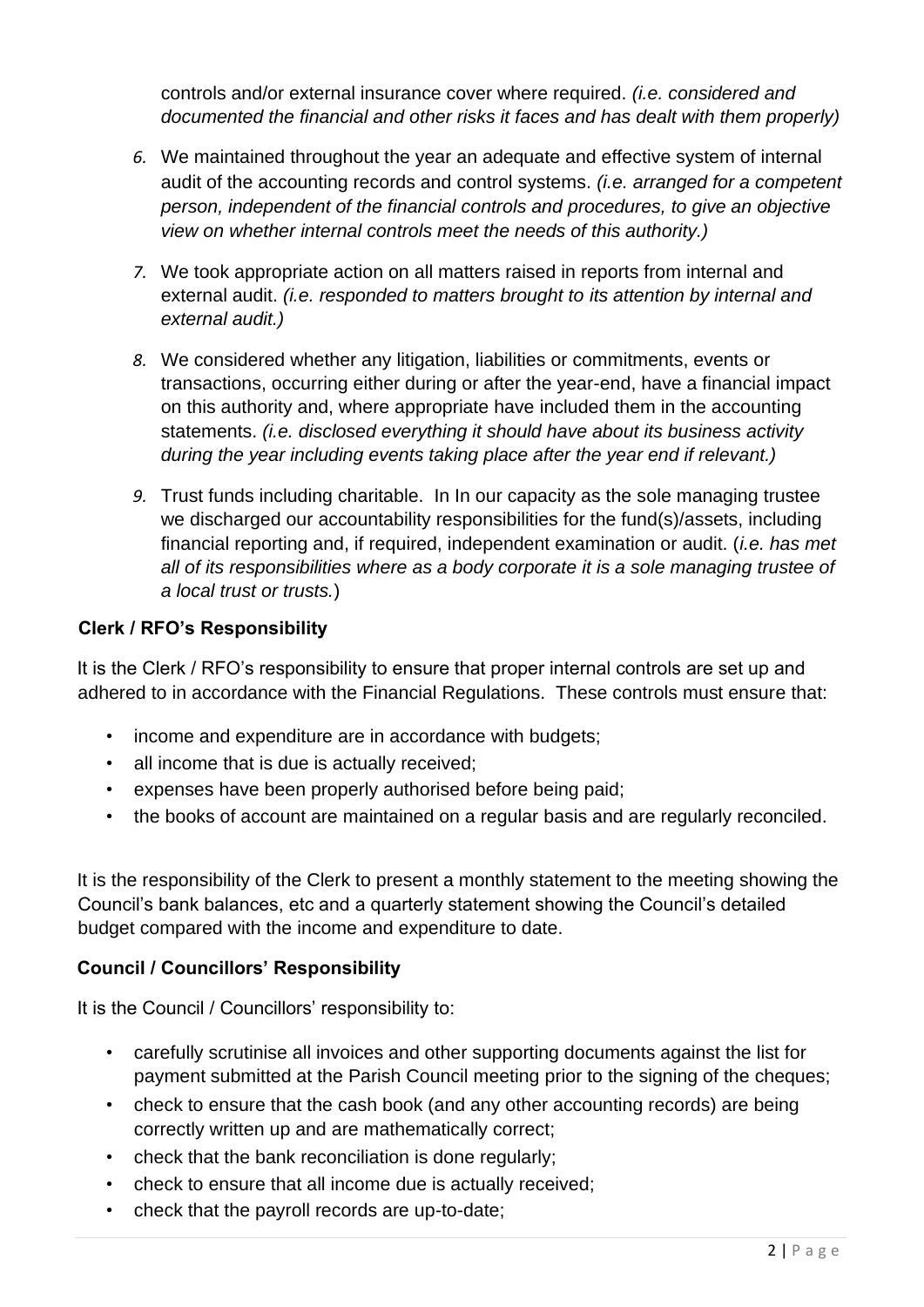• check that the financial statements produced to Council agree with the accounting records.

Not every item has to be checked, but sufficient tests should be made to enable the person carrying out the tests to be satisfied that the accounting records are correctly maintained. A log should be kept of all the checks made including 'what, when and by whom' and reported to the Parish Council.

It is recommended that one or more Councillors should undertake these routine checks to ensure that the account books are being kept properly, but that one Councillor should undertake the task for at least a period of six months to ensure continuity.

The internal controls and internal audit should be reviewed annually at a full Council meeting and minuted.

### **Internal Auditor's Responsibility**

The internal controls are not to be confused with the Internal Auditor, who must be independent, and who will carry out tests needed to satisfy themselves that the internal controls are adequate and working. They also have to sign the External Audit form and confirm that:

- A. Appropriate accounting records have been kept properly throughout the financial year.
- B. The authority complied with its financial regulations, payments were supported by invoices, all expenditure was approved and VAT was appropriately accounted for.
- C. The authority assessed the significant risks to achieving its objectives and reviewed the adequacy of arrangements to manage these.
- D. The precept or rates requirement resulted from an adequate budgetary process; progress against the budget was regularly monitored; and reserves were appropriate.
- E. Expected income was fully received, based on correct prices, properly recorded and promptly banked; and VAT was appropriately accounted for.
- F. Petty cash payments were properly supported by receipts, all petty cash expenditure was approved and VAT appropriately accounted for.
- G. Salaries to employees and allowances to members were paid in accordance with the authority's approvals, and PAYE and NI requirements were properly applied.
- H. Asset and investments registers were complete and accurate and properly maintained.
- I. Periodic and year-end bank account reconciliations were properly carried out.
- J. Accounting statements prepared during the year were prepared on the correct accounting basis (receipts and payments or income and expenditure), agreed to